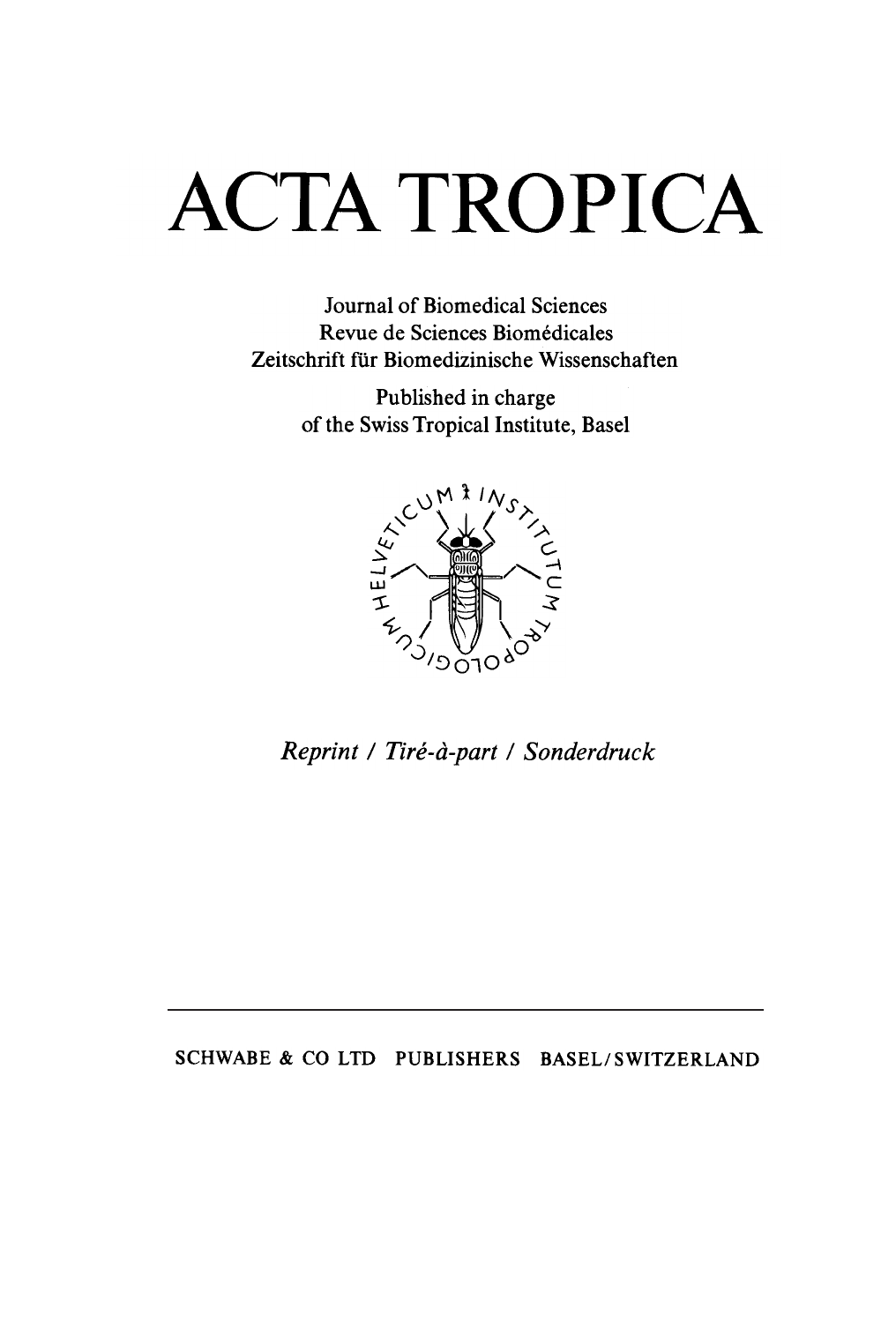$ACTA TROPICA$ , an international journal of biomedical sciences, gives attention to every aspect of this field relevant to human health, including veterinary medicine and biology in the tropics. The subjects dealt with range from medicine and community health to epidemiology and the biology of parasites and vectors as well as to toxinology. The joumal is open to contributions conceming either basic or applied research in disciplines such as taxonomy, morphology, biochemistry, physiology and immunology. Contributions may be in the form of original papers, review articles, or short communications.

#### EDITORIAL BOARD

## A. DEGRÉMONT, T. FREYVOGEL H. HECKER, L. JENN D. STüRCHLER, N.WEISS

#### PANEL OF COLLABORATORS

M. A. Amin, Khartoum, Sudan; K. Awadzi, Tamale, Ghana; J. R. Baker, Cambridge, England; K. Bienz, Basel, Switzerland; D. J. Bradley, London, England; Z. Brener, Belo-Horizonte, Brazil; W. Burgdorfer, Hamilton, Montana, USA; E. Bursell, Langford, Bristol, Engiand; T. Chongsuphajaisiddhi, Bangkok, Thailand; D. H. Connor, Washington D.C., USA; G. A. M. Cross, New York, N.Y:, USA; A. M. Deelder, Leiden, The Netherlands; P. Diehl, Neuchâtel, Switzerland; M. Dietrich, Hamburg, Federal Republic of Germany; J. J. Doyle, Nairobi, Kenya; J. Eckert, Zürich, Switzerland; A. Fain, Antwerpen, Belgium; E. Gander, Brasilia, Brazil; M. Gentilini, Paris, France; H. M. Gilles, Liverpool, Engiand; K. Gyr, Basel, Switzerland; B. Hôming, Bem, Switzerland; J. Ishay, Ramat Aviv, Israel; W. L. Kilama, Dar es Salaam, Tanzania; S. M. Krassner, Irvine, Califomia, USA; M. Laird, Auckland, New Zealand; F. McCullough, Geneva, Switzerland; J. Martin, Lausanne, Switzerland; J. Mauel, Epalinges, Switzerland; G. F. Mitchell, Victoria, Australia; D. H. Molyneux, Salford, England; T. P. Monath, Fort Collins, Colorado, USA; K.D. Murrell, Beltsville, Maryland, USA; A. Rougemont, Geneva, Switzerland; F. Santoro, Lille, France; H. Scholer, Basel, Switzerland; P. H. Silverman, Berkeley, Califomia, USA; R. E. Sinden, Ascot, Berks., England; H. Tanaka, Tokyo, Japan; D. A. Warrell, Bangkok, Thailand; V. Zaman, Singapore; R. Zeledón, Heredia, Costa Rica.

<sup>4</sup> issues per year/volume.

Subscriptions may be ordered through any bookseller or directly from the publishers:

SCHWABE & Co. Ltd, Steinentorstrasse 13, CH-4010 Basel, Switzerland.

Subscription rate: per year/volume sFr. 165.-, plus postage.

Price of single issue: sFr. 47.-, plus postage.

<sup>@</sup>Acta Tropica 1986. Ali reproduction rights reserved.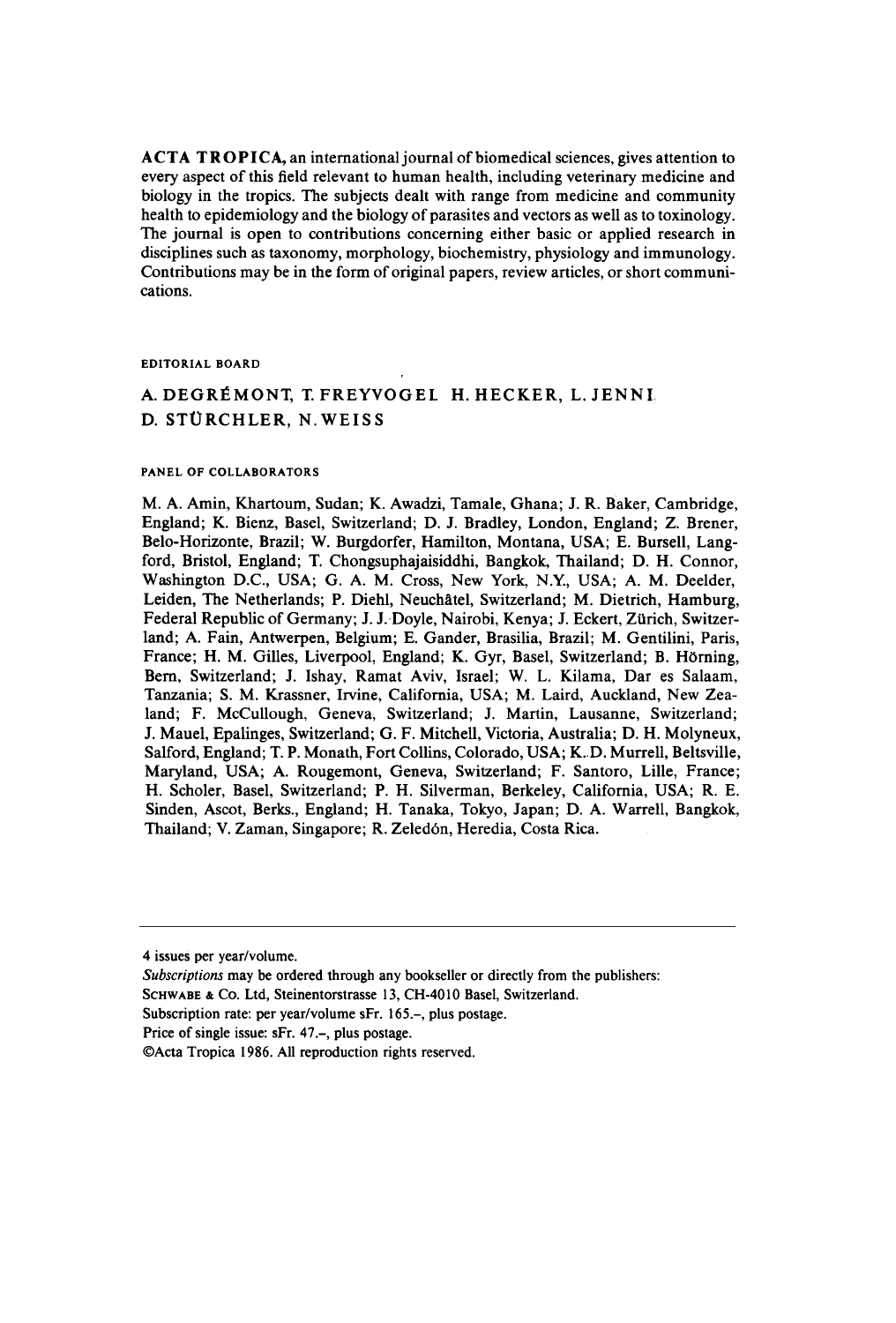<sup>1</sup> Department of Biological Sciences, University of Salford, Salford M5 4WT, U.K.

2 Department of Medical Entomology, School of Tropical Medicine, Pembroke Place, Liverpool, U.K.

3 Wellcome Parasitology Unit, Instituto Evandro Chagas, C.P .3., Belém, Pará 66,000, Brazil

## Chemical analysis of compounds extracted from the tergal "spots" of Lutzomyia longipalpis from Brazil

A. PHILLIPS<sup>1</sup>, R. WARD<sup>2</sup>, L. RYAN<sup>3</sup>, D. H. MOLYNEUX<sup>1</sup>, R. LAINSON<sup>3</sup>, J. J. SHAW<sup>3</sup>

#### Summary

The chemical composition of the compounds contained in the tergal spots of Lutzomyia longipalpis was investigated. Four populations of L. longipalpis were examined, originating from: Sobral, Ceará, Brazil (one spot and two spot populations), Santarém, Pará, Brazil (one spot) and Marajó Island, Pará, Brazil (one spot). The tergal spots were dissected out, extracted in hexane and analysed on a gas chromatograph/mass spectrometer. Two compounds were found, identical to compounds found in earlier studies, but there was no correlation between number of tergal spots and type of compound present. It was suggested that the number of tergal spots could not be used as a marker for reproductively isolated populations, and that analysis of the compound present within the spots might be necessary to characterize potentially good vector populations.

Key words: sex pheromones; sandflies; Lutzomyia; Brazil, leishmaniasis.

#### lntroduction

Recent studies on the epidemiology of visceral leishmaniasis in the Amazon Region of Brazil, and in Bolivia, have conclusively proved that the vector of the causative agent, Leishmania donovani chagasi, is the phlebotomine sandfly, Lutzomyia longipalpis (Lainson et aI., 1977, 1984, 1985; Ryan et aI., 1984; Le Pont and Desjeux, 1985). L. longipalpis has a1so been shown to be a species complex (Ward et al., 1983; Lane et al., 1985; Ward et al., 1985; in

Correspondence: Dr. A. Phillips, Department of Biological Sciences, University of Salford, Salford M5 4WT, England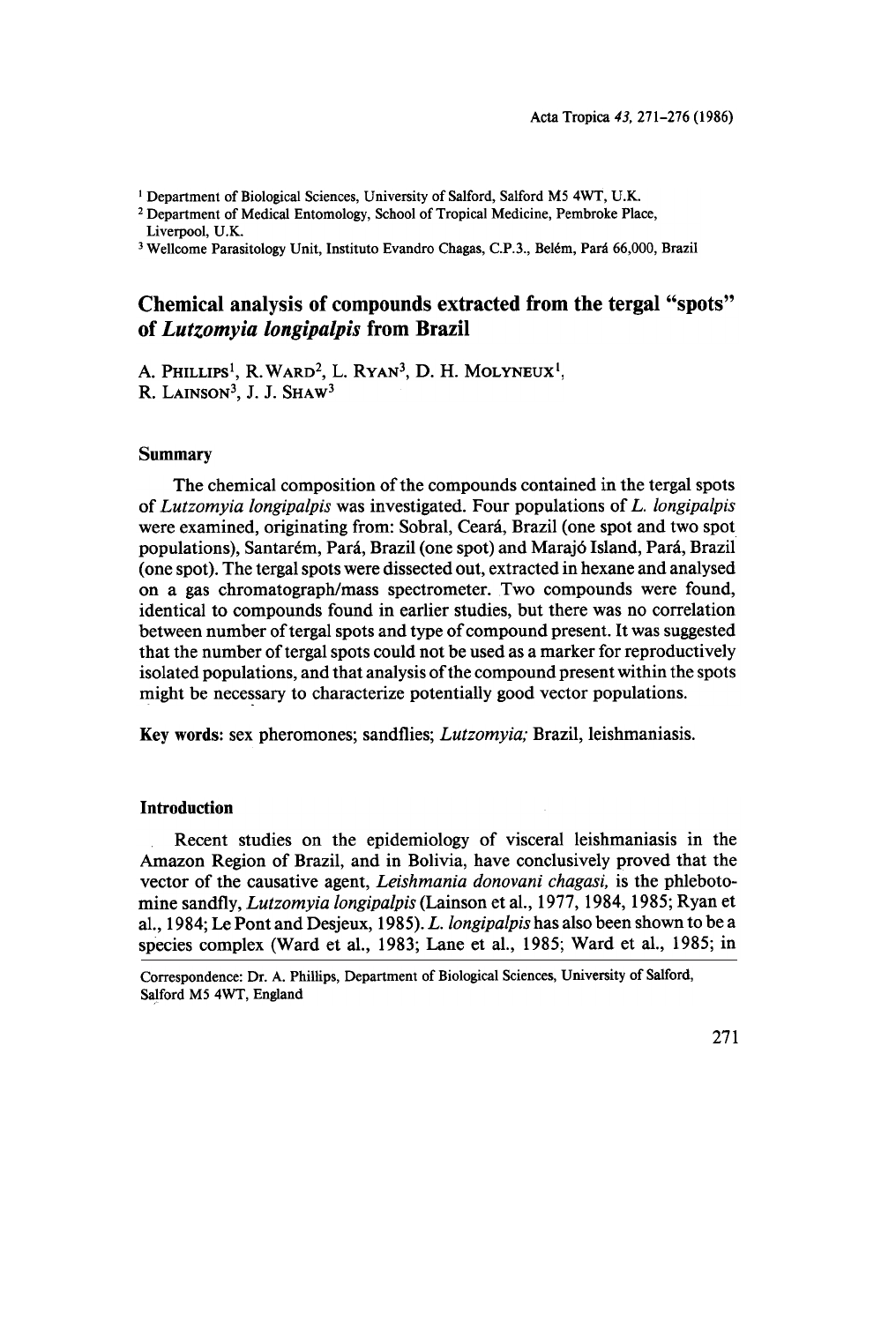press). The latter findings were based on a dimorphism amongst the males in which some populations had one pale abdominal tergite ("one spot") and others two ("two spot") on abdominal segments 3 and 4 (Ward et aI., 1983). In addition, the two forms have different geographical distributions with the "two spot" form confined to eastern and central Brazil, whilst the "one spot" form occurs from central America to south Brazil (Ward et aI., 1985). Sympatric populations of one and two spot forms are found in some areas of north-eastern Brazil, Ceará, from which two populations in the present study were obtained (Sobral). Mating incompatibility between these forms from different areas, strengthened the view that  $L$ . *longipalpis* is a species complex.

Following a scanning electron microscope study of these abdominal segments (Lane and Ward, 1984; in press) which revealed the presence of structures consistent with a secretory role, the chemical nature of the substances contained therein was investigated (Lane et al., 1985). Lane et aI. (1985) examined a "one spot" population from Laphina Cave and a "two spot" population from Morada Nova. The two populations were shown to have different compounds within these segments. The "one spot" Laphina Cave population contained a hydrocarbon of molecular weight (MW) 218 ( $C_1 \times H_{26}$ ) and a mass spectrum similar to structures known in other insect groups to act as pheromones (i.e. homofarnesenes). Such compounds have been described as trail pheromones in ants, Myrmica rubra (Attygalle and Morgan, 1982), in which the homofarnesenes are secreted by the Dufours gland. The "two spot" Morada Nova population, however, had a high concentration of hydrocarbon with a MW of 272 ( $C_{20}H_{32}$ ) and a mass spectrum similar to the group of compounds known as diterpenoids. This structure is also consistent with the suggested function of these molecules as sex pheromones.

The present paper extends the work of Lane et al. (1985) to include four further laboratory colonies of L. longipalpis from different areas of Brazil to ascertain the chemical variation of the compounds contained in the relevant abdominal segments. Two of these colonies are derived from L. longipalpis populations incriminated as vectors in recent outbreaks of visceral leishmaniasis at the mouth of the Amazon, on Marajó Island, and at Santarém 500 km away, on the River Tapajos (Lainson et al., 1985).

#### MateriaIs and Methods

The colonies of L. longipalpis used in this study were maintained by the methods of Ward (1977) and Killick-Kendrick et ai. (1977). Extraction and analysis ofthe substance contained within dissected abdominal segments was carried out as described by Lane et ai. (1985). Mass spectral analysis was also carried out using chemical ionization (CI). For this, methane was introduced into the mass spectrometer ion source at apressure of 1.5 Torr. The resulting fragmentation is less severe than with electron impact, giving large amounts of the pseudomolecular ion and therefore allowing confirmation of molecular weight. Males from additional distinct colonies were examined and these were: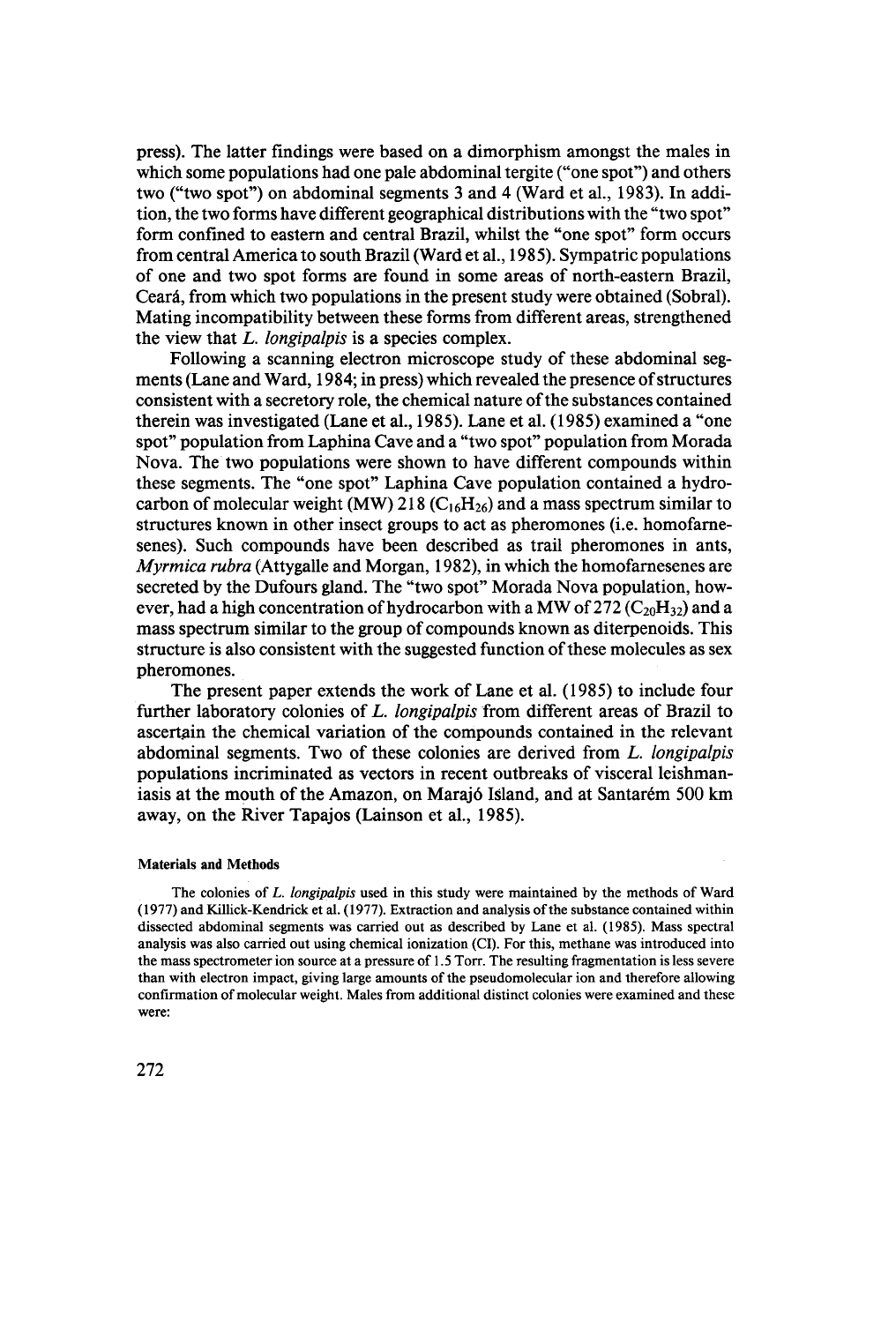- 1. Sobral 1, Ceará, Brazil, "one spot",
- 2. Sobral 2, Ceará, Brazil, "two spot",
- 3. Marajó Island, Pará, Brazil, "one spot",
- 4. Santarém, Pará, Brazil, "one spot".

In addition, the effect of storing frozen segments and extracts was investigated. The relevant segments from the Laphina Cave and Marajó flies were either dissected and frozen, or extracted and the extracts frozen. Samples from Laphina Cave flies were stored for 2 weeks in a -70°C deep freeze of the Revco type, whilst Marajó flies were stored for 9 days at  $-10^{\circ}$ C, in the freezer compartment of a refrigerator. Immediately before analysis the samples were thawed at room temperature for 30 min, and the extracted samples were resuspended with  $10 \mu l$  of hexane.

#### Results

Chromatograms obtained from the dissected spots of the four different colonies gave clearly distinct peaks which correspond to either of the two compounds found in the Laphina Cave and Morada Nova populations. However, there is no correlation between the number of pale abdominal spots and the compounds present in these populations. Table 1 summarizes the findings. The sample spectra from Sobral 1 and Sobral 2 (Fig. 1) are identical to those substances described earlier by Lane et al. (1985) from the Laphina Cave and Morada Nova populations, respectively. Thus two pairs of populations possess the same compound in the one spot and the same in two spot populations. However, examination of the one spot flies from the Amazonian sites of Marajó and Santarém, indicate the presence of the compound of higher molecular weight (272) previously found in two spot populations of Morada Nova and Sobral 2.

The presence of two peaks (retention time c. 769 and 858 sec) in the Sobral 1 and Laphina Cave populations suggests either the presence of a product formed in the synthesis of the more abundant compound (peak r.t.  $769$ ) or an isomer of that compound. The difference in retention time suggests the former, whilst the similarity of the mass spectra suggests the latter. The concentrations of all these compounds was in excess of 50 ppm for at least 10 individuals. Control samples were run, containing the remaining abdominal segments, the rest of the fly, and

| Origin of colony             | Number of spots<br>on abdominal tergites | <b>Retention time</b><br>of major peak/s (sec) | MW of compound |
|------------------------------|------------------------------------------|------------------------------------------------|----------------|
| Laphina Cave $\dots \dots$ 1 |                                          | 769/858                                        | 218            |
| Sobral 1, Ceará $\dots$ 1    |                                          | 769/858                                        | 218            |
| Morada Nova $\ldots$ , 2     |                                          | 1228                                           | 272            |
| Marajó, Pará                 |                                          | 1232                                           | 272            |
| Santarém, Pará  1            |                                          | 1227                                           | 272            |
| Sobral 2, Ceará $2$          |                                          | 1235                                           | 272            |

Table I. A summary of the data conceming compounds associated with the tergal spots of different Lutzomyia longipalpis populations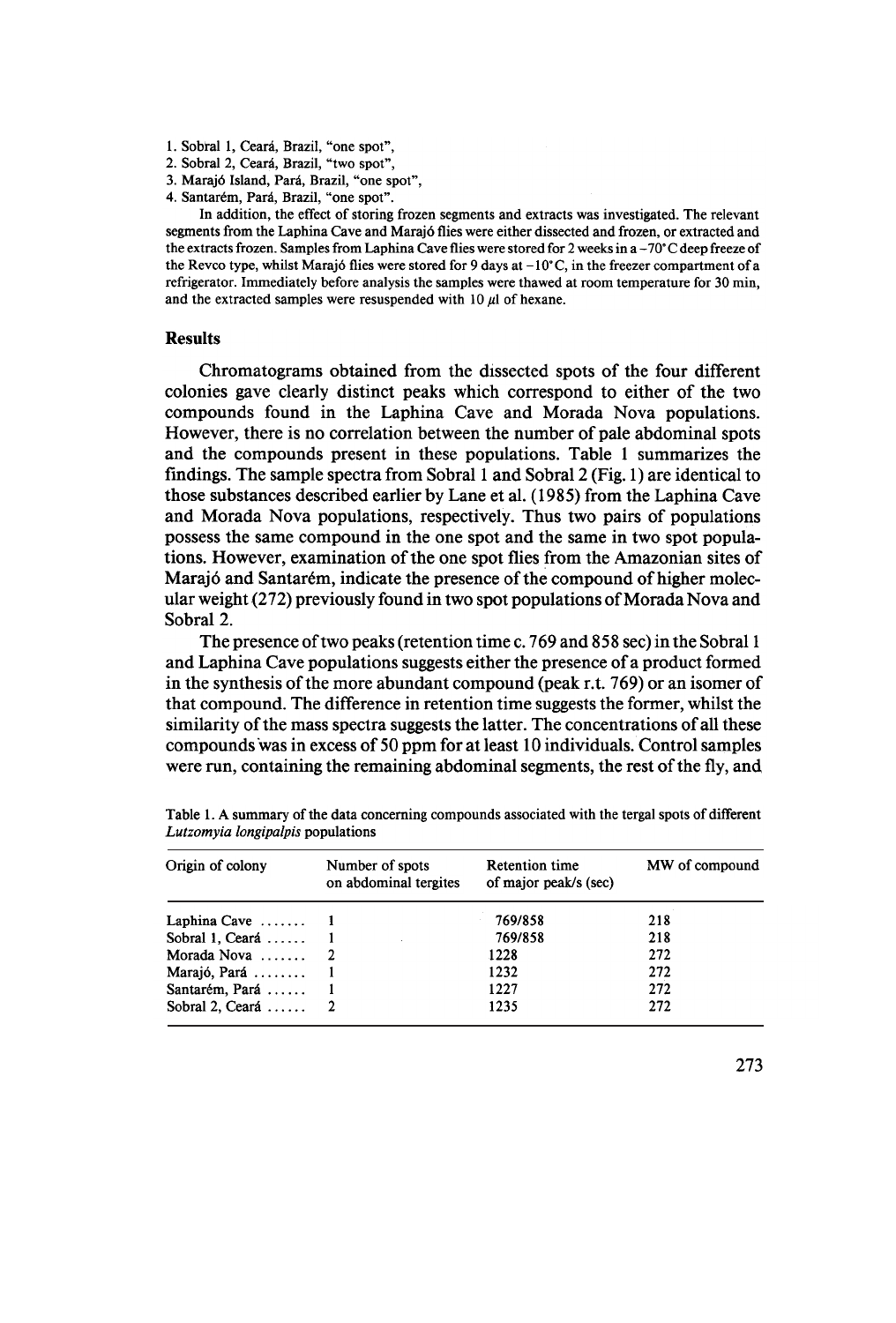

Fig. 1. Showing the chemical ionization spectra of the two compounds found. Each numbered peak represents the molecular weight of a fragment of the original compound and its abundance can be read from the Y axis. Peaks 219 (Sobral 1 spot) (Fig. 1 upper) and 273 (Sobral 2 spot) (Fig. 1 lower) are the pseudomolecular ions i.e. M<sup>+</sup>+H.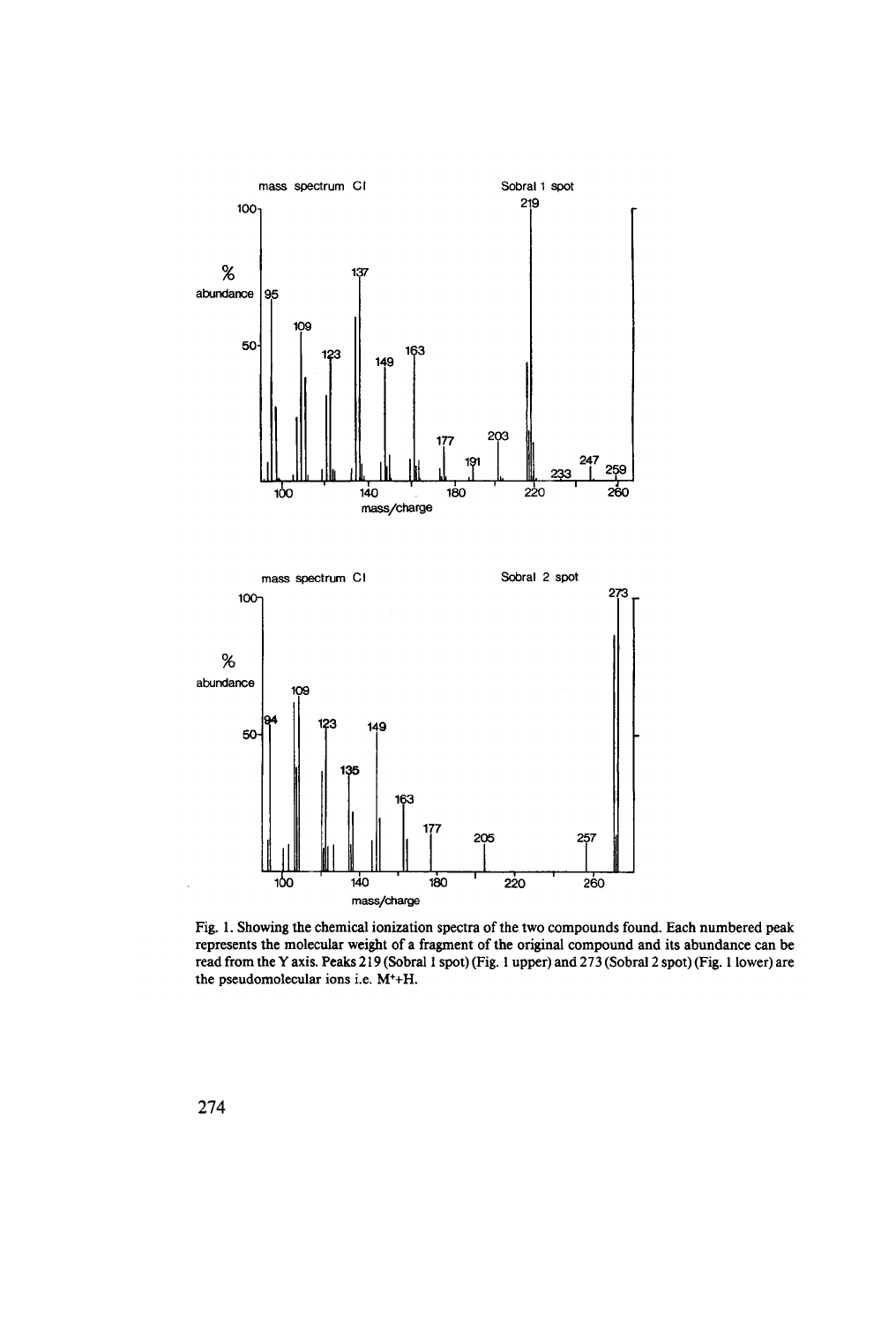solvent. Small quantities  $(5 ppm)$  of the compounds were occasionally found in association with the remaining segments. Both sets of stored frozen flies still contained enough of the compounds to enable a recognizable mass spectrum to be obtained. Whole segments stored (without extraction) at  $-70^{\circ}$ C had c. 80% of the quantity expected from equivalent freshly dissected and extracted material, while those stored at  $-10^{\circ}$ C had c. 10% of that expected. At both freezing temperatures  $(-70 \text{ and } -10^{\circ}\text{C})$ , the samples extracted before freezing contained less compound than segments stored and extracted àfter freezing. Therefore, storing the dissected spots, or whole abdomens of flies is possible at both  $-70^{\circ}$ C and  $-10^{\circ}$ C, without too great a loss of compound, and this has important implications in the transfer of material from the site of collection to the GC/MS facility.

#### Discussion

Thís paper has confirmed that compounds ídentícal to those reported earlier by Lane et al. (1985) are found in other populations of male L. longipalpis, but our results demonstrate that there ís no correlatíon between the numbers of pale tergal patches (spots) and the compound extracted from them. This applies in full to populations containing the higher molecular weight compound, but ít ís possíble that two spot populatíons contaíníng the lower molecular weíght compound míght be found ín the future. Most sígníficantly the Amazonían populatíons, whích have a síngle spot, contaín the hígh MW (272) compound described by Lane et aI. (1985) from the "two spot" Morada Nova, Ceará populations. It is therefore clear that the number of tergal spots cannot, in future, be of use as an appropriate marker.

The studies of Lainson et al. (1985) on the epidemiology of visceral leishmaniasis ín Marajó Island and in Santarém suggest that the L. longipalpis associated with the outbreak in Santarém was the one spot form. In the light of this and the findings presented in this paper, a reappraisal of Ward's hypothesis (Ward et al., 1983), that two spot flies are more effective vectors due to their domestic behaviour and greater degree of anthropophily, is perhaps needed. The differences between the behavíour of one and two spot flies noted by Ward, may in fact reflect differences between the two "chemo-forms" present, but clearly not between alI one and two spot flies. There is at present, no clear associatíon between vectorial capacity in endemic visceralleishmaniasis focí and behaviour or morphological types of flies. In the future, it will be necessary therefore to consider chemical analysis of L. longipalpis tergal "spots", as a possible factor in characterizing potentialIy good vector populatíons.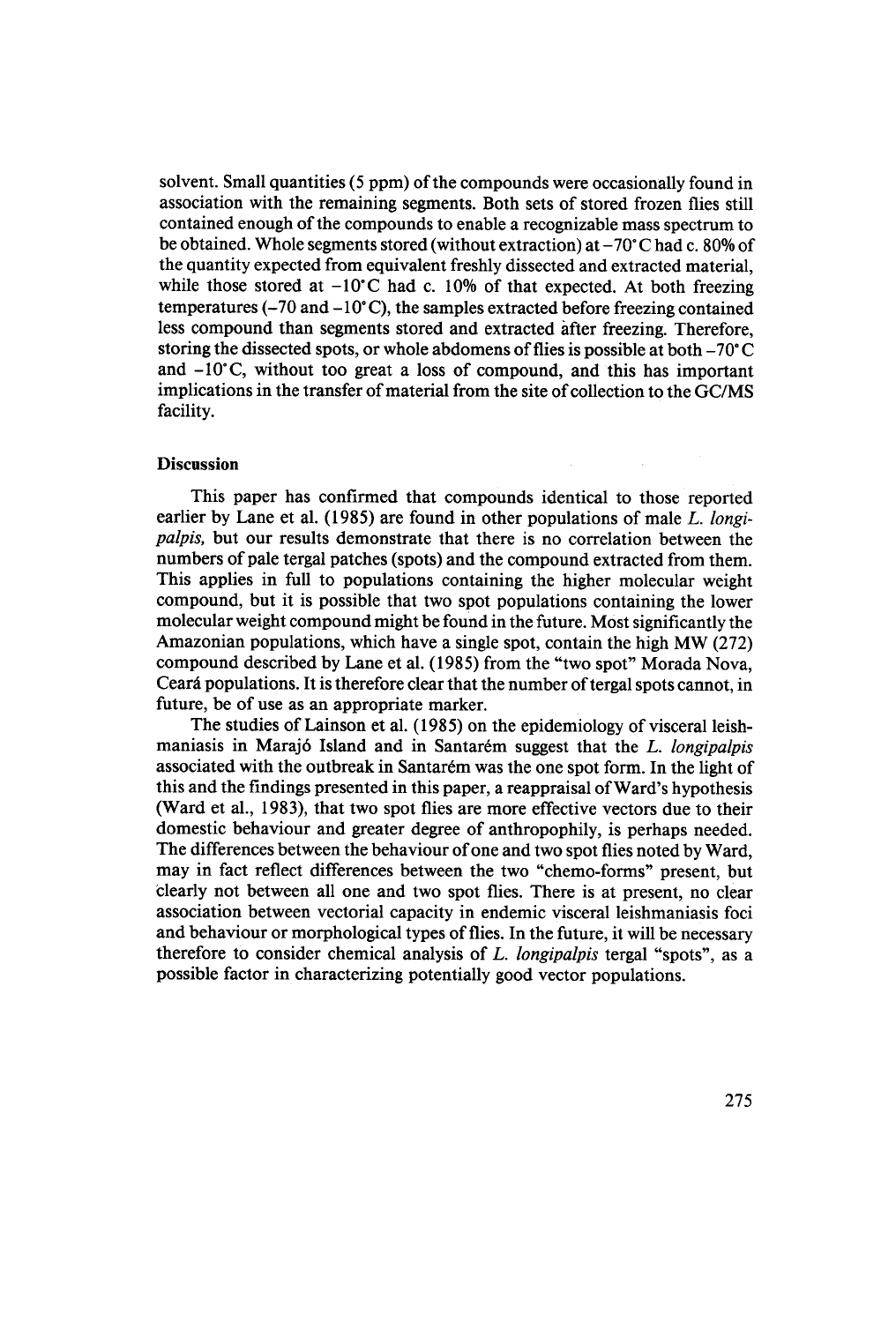#### Acknowledgments

We are grateful to the Medical Research Council, the Wellcome Trust, Fundação Serviços de Saúde Pública, the World Health Organization and the European Community for financial support. We are indebted to Dr. P. Baugh for assistance with GC/MS, and to the following for their skilled technical assistance: Ms. D. Pumford and Mr. P. Smith.

- Attygalle A. B., Morgan E. D.: Structures of homofamesene and bishomofamesene isomer from Myrmica ants. J. C. S. Perkin 1, 949-951 (1982).
- Killick-Kendrick R., Leaney A. J., Ready P. D.: The establishment maintenance and productivity ora laboratory colony of Lutzomyia longipalpis (Diptera: Psychodidae). J. med. Entomol. 13, 419-440 (1977).
- Lainson R., Ward R. D., Shaw J. J.: Experimental transmission of Leishmania chagasi, causative agent of neotropical visceral leishmaniasis, by the sandfly *Lutzomvia longipalpis*. Nature (Lond.) 266, 628-630 (1977).
- Lainson R., Shaw J. J., Ryan L., Ribeiro R. S. M., Silveira F. T.: Presente situacao de leishmaniose visceral na Amazonia, com especial referencia a um novo surto da doenca ocorrido em Santarém, Estado do Pará, Brasil. Boletim Epidemilogico de SESP, No. Especial Jolho 1984.
- Lainson R., Shaw J. J., Ryan L., Ribeiro R. S. M., Silveira F. T.: Leishmaniasis in Brazil: XXI. Visceral leishmaniasis in the Amazon region and further observations on the role of Lutzomyia longipalpis (Lutz and Neiva, 1912) as the vector. Trans. roy. Soc. trop. Med. Hyg. 79, 223-226 (1985).
- Lane R., Ward R. D.: The morphology and possible function of abdominal patches in males of two forms of the Leishmaniasis vector Lutzomyia longipalpis. Cah. ORSTOM Sér. Ent. Méd. parasit. 22, 245-249 (1984).
- Lane R., Phillips A., Molyneux D. H., Procter C., Ward R.:. Chemical analysis of the abdominal glands of two forms of Lutzomyia longipalpis: site of a possible sex pheromone? Ann. trop. Med. Parasit. 79, 225-229 (1985).
- Le Pont F., Desjeux P.: Leishmaniasis in Bolivia. 1. Lutzomyia longipalpis (Lutz and Neiva, 1912) as the vector of visceral leishmaniasis in Los Yungas. Trans. roy. Soc. trop. Med. Hyg. 79, 227-231 (1985).
- Ryan L., Silveira F. T., Lainson R., Shaw J. J.: Leishmanial infections in Lutzomyia longipalpis and Lu. antunesi (Diptera: Psychodidae) on the Island of Marajó, Pará State, Brazil. Trans. roy. Soc. trop. Med. Hyg. 78,547-548 (1984).
- Ward R. D.: The colonisation of Lutzomyia flaviscutellata (Diptera: Psychodidae) a vector of Leishmania mexicana amazonensis in Brazil. J. med. Entomol. 14, 460–476 (1977).
- Ward R. D., Ribeiro A. L., Ready P. D., Murtagh A.: Reproductive isolation between different forms of Lutzomyia longipalpis (Lutz and Neiva) (Diptera: Psychodidae), the vector of Leishmania chagasi Cunha and Chagas, and its significance to kala-azar distribution in South America. Mem. Inst. Oswaldo Cruz 78,269-280 (1983).
- Ward R. D., Ribeiro A. L., Ryan L., Falcao A. L., Rangel E. F.: The distribution of two morphological forms of Lutzomyia longipalpis (Lutz and Neiva) (Diptera: Psychodidae). Mem. Inst. Oswaldo Cruz 80. 145-148 (1985).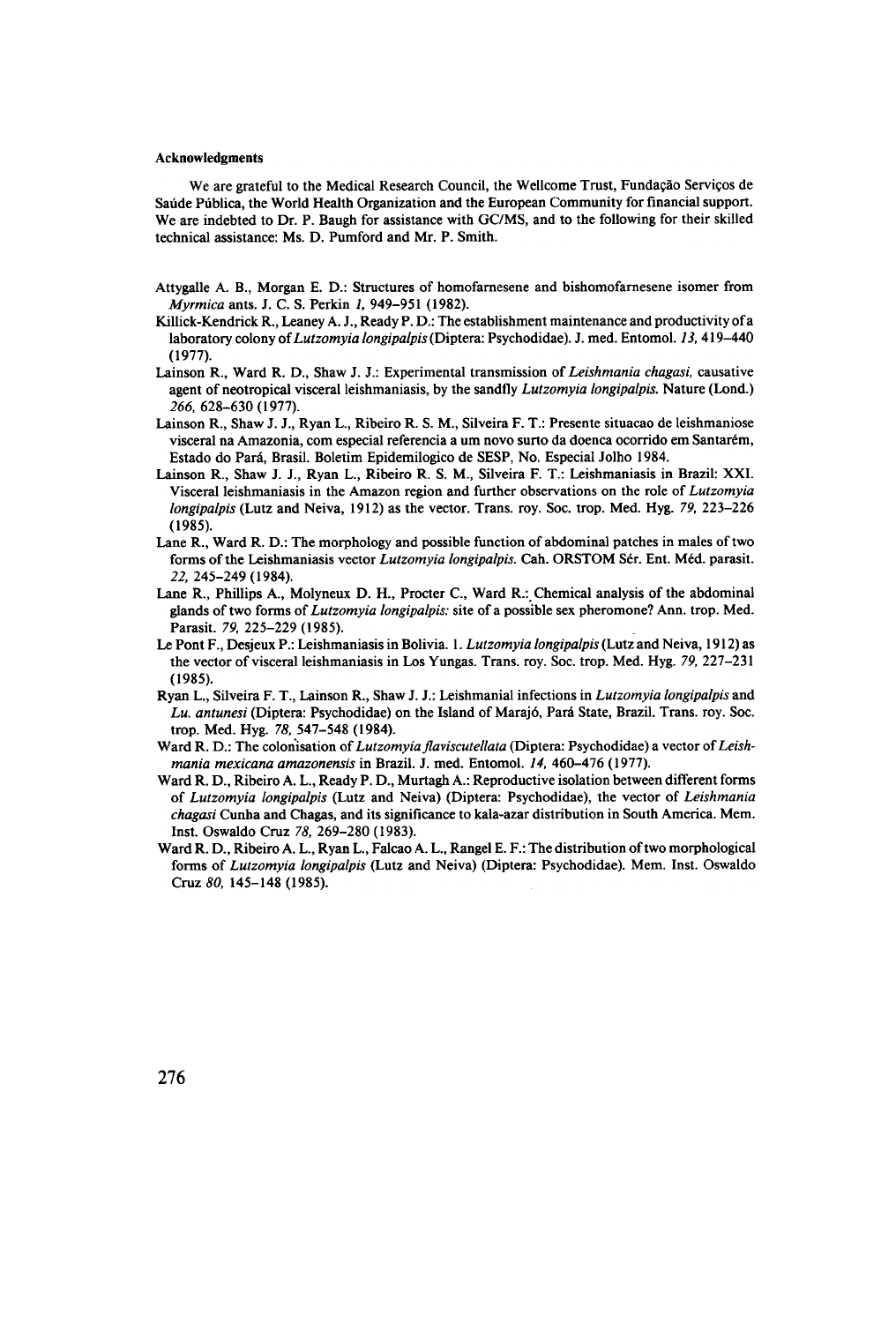# **Tropical Diseases Research Series**



UNDP / WORLD BANK / WHO Special Programme for Research and Training in Tropical Diseases

The series will deal with current outstanding problems in research related to the control of major infectious tropical diseases. It is intended to attract scientists working in other disciplines to the problems and opportunities for research which are offered by the infective agents of concern to the Programme, and to acquaint those already working on these organisms with new awareness for investigation which advances in other biomedical sciences may offer.

The Special Programme is a goal-oriented research and training programme with the objectives: (1) Research and development to obtain new and improved tool for the control of major tropical diseases, and (2) Strengthening of the research capability of the tropical countries.

No. 1: The Role of the Spleen in the Immunology of Parasitic Diseases

No. 2: The Membrane Pathobiology of Tropical Diseases

Name

No. 3: The in vitro Cultivation of the Pathogens of Tropical Diseases

No. 4: Modern Genetic Concepts and Techniques in the Study of Parasites

No. 5: New Approaches to the Identification of Parasites and their Vectors

Order form **Bestellkarte** Name and address: Schwabe & Co. Ltd Publishers Steinentorstrasse 13 CH-4010 Basel Switzerland